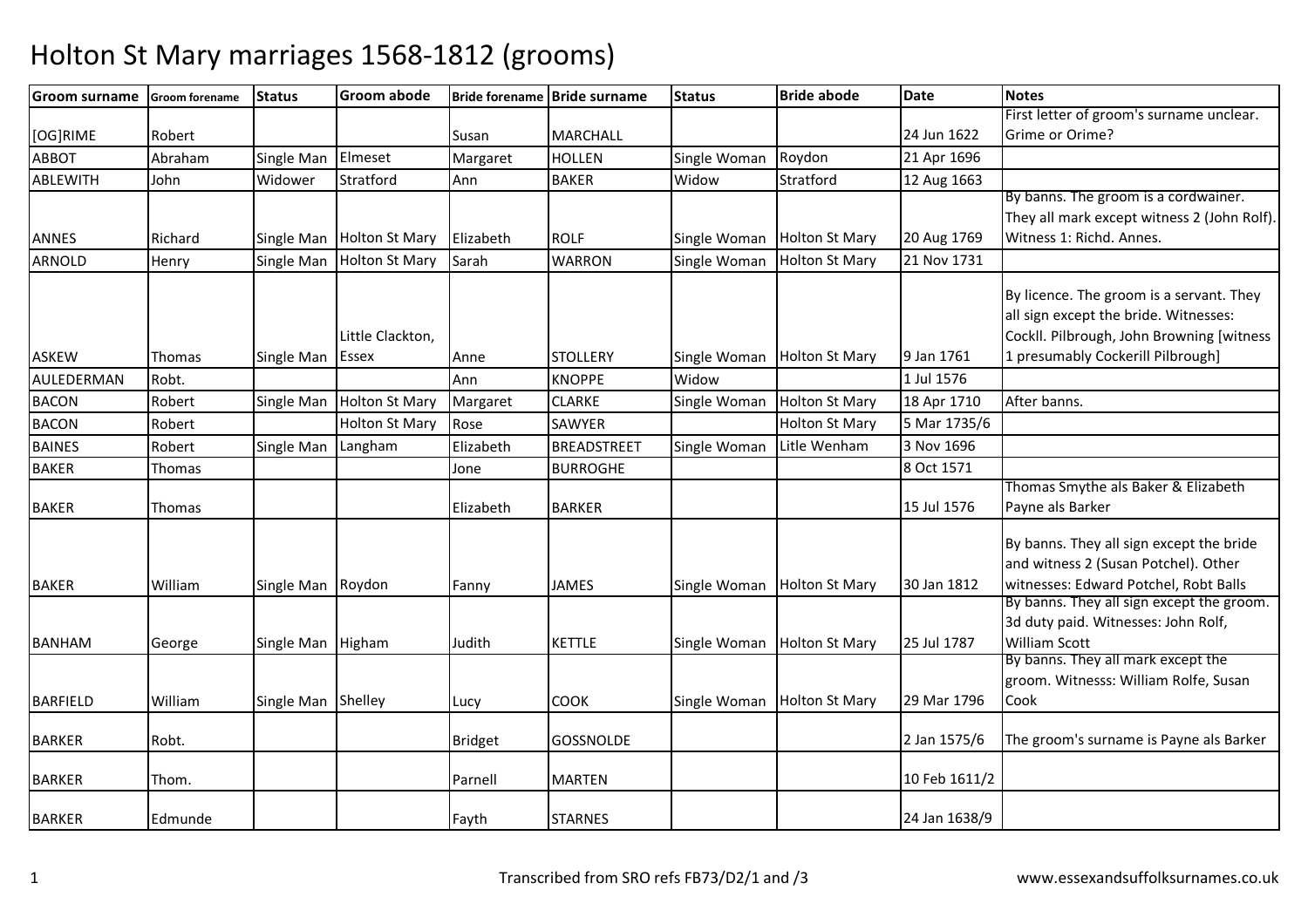| <b>Groom surname</b> | <b>Groom forename</b> | <b>Status</b> | <b>Groom abode</b>    |           | Bride forename Bride surname | <b>Status</b> | <b>Bride abode</b>    | <b>Date</b>   | <b>Notes</b>                                |
|----------------------|-----------------------|---------------|-----------------------|-----------|------------------------------|---------------|-----------------------|---------------|---------------------------------------------|
|                      |                       |               |                       |           |                              |               |                       |               | By banns. The groom is a cordwainer.        |
|                      |                       |               |                       |           |                              |               |                       |               | They all sign except witness 2 (John Rolf). |
| <b>BARTON</b>        | William               | Single Man    | <b>Holton St Mary</b> | Elizabeth | <b>STOWERS</b>               | Single Woman  | <b>Holton St Mary</b> | 26 Apr 1770   | Witness 1 Thomas Ratly                      |
|                      |                       |               |                       |           |                              |               |                       |               | Mr John Baynbrig & Elizabeth Doyly          |
|                      |                       |               |                       |           |                              |               |                       |               | daughter of Doyly Esquier. Bride's father's |
| <b>BAYNBRIG</b>      | John                  |               |                       | Elizabeth | <b>DOYLY</b>                 |               |                       | 4 Dec 1604    | forename not in register.                   |
| <b>BEALE</b>         | Samon                 |               | Felixstow             | Lydia     | <b>STOW</b>                  |               | <b>Holton St Mary</b> | 11 Apr 1750   |                                             |
| <b>BEARD</b>         | John                  |               | <b>West Bergholt</b>  | Mary      | <b>POWELL</b>                |               | Shelly                | 15 Mar 1748/9 |                                             |
|                      |                       |               |                       |           |                              |               |                       |               | Not clear if the groom is also of Stow      |
| <b>BEARD</b>         | Charles               |               |                       | Mary      | <b>LOCKWOOD</b>              |               | <b>Stow Upland</b>    | 28 Sep 1753   | Upland.                                     |
|                      |                       |               |                       |           |                              |               |                       |               | By banns. They all mark except witness 1    |
| <b>BEARDWELL</b>     | Samuel                | Widower       | <b>Holton St Mary</b> | Frances   | <b>GARROOD</b>               | Spinster      | <b>Holton St Mary</b> | 2 Jul 1810    | (Robt Balls). Witness 2: Susanna Warren     |
|                      |                       |               |                       |           |                              |               |                       |               | By banns. They all sign except the bride.   |
|                      |                       |               |                       |           |                              |               |                       |               | Witnesses: Abraham Rashbrook, John          |
| <b>BEECHAM</b>       | Thomas                | Single Man    | <b>Holton St Mary</b> | Elizabeth | <b>WYMARK</b>                | Single Woman  | <b>Holton St Mary</b> | 11 Apr 1776   | Wymark junr.                                |
|                      |                       |               |                       |           |                              |               |                       |               | By licence. Bride and groom mark,           |
|                      |                       |               |                       |           |                              |               |                       |               | witnesses (Robert Freeman Cook,             |
| <b>BELL</b>          | John                  | Widower       | Washbrook             | Abigail   | <b>DOUBLE</b>                | Single Woman  | <b>Holton St Mary</b> | 28 Mar 1806   | Abraham Durrant) sign.                      |
| <b>BIGSBY</b>        | Thomas                | Widower       | Higham                | Elizabeth | <b>GENTRY</b>                | Single Woman  | Stoke by Nayland      | Aug 1695      | Day of month too faded to read.             |
| <b>BIRDE</b>         | John                  |               |                       | Rachell   | <b>SPRUNTE</b>               |               |                       | 13 Sep 1580   | The groom is John Birde the elder           |
| <b>BIRDE</b>         | Willm.                |               |                       | Christian | <b>STOCKINGE</b>             | Widow         |                       | 8 Jan 1583/4  | The bride is "late of Eastberghollt"        |
|                      |                       |               |                       |           |                              |               |                       |               |                                             |
|                      |                       |               |                       |           |                              |               |                       |               | By banns. They all sign except the groom.   |
|                      |                       |               |                       |           |                              |               |                       |               | Witness 1's forename unclear. 3d duty       |
| <b>BOLEY</b>         | John                  | Single Man    | <b>Holton St Mary</b> | Mary      | <b>WYMARK</b>                | Single Woman  | <b>Holton St Mary</b> | 30 Apr 1786   | paid. Witnesses Mihl? Wymark, John Rolf     |
| <b>BOTHE</b>         | Edmunde               |               |                       | Agnis     | PEG                          |               |                       | 2 Feb 1594/5  |                                             |
| <b>BRADSTREET</b>    | William               |               |                       | Mary      | <b>WHITTINGE</b>             |               |                       | 6 May 1619    |                                             |
|                      |                       |               |                       |           |                              |               |                       |               |                                             |
| <b>BRIANT</b>        | Robert                | Widower       | <b>Holton St Mary</b> | Mary      | COLMAN                       | Single Woman  | Raydon                | 30 Jan 1676/7 |                                             |
| <b>BROWNE</b>        | Thomas                |               |                       | Jane      | ALLDERMAN                    |               |                       | 4 May 1620    |                                             |
| <b>BRUERE</b>        | Richarde              |               |                       | Marye     | <b>SERGANNT</b>              |               |                       | 19 Jul 1586   |                                             |
|                      |                       |               | Hyeme                 |           |                              |               |                       |               |                                             |
| <b>BRUNING</b>       | Thomas                |               | [Higham]              | Mary      | <b>BARKER</b>                |               | <b>Holton St Mary</b> | 5 Oct 1635    |                                             |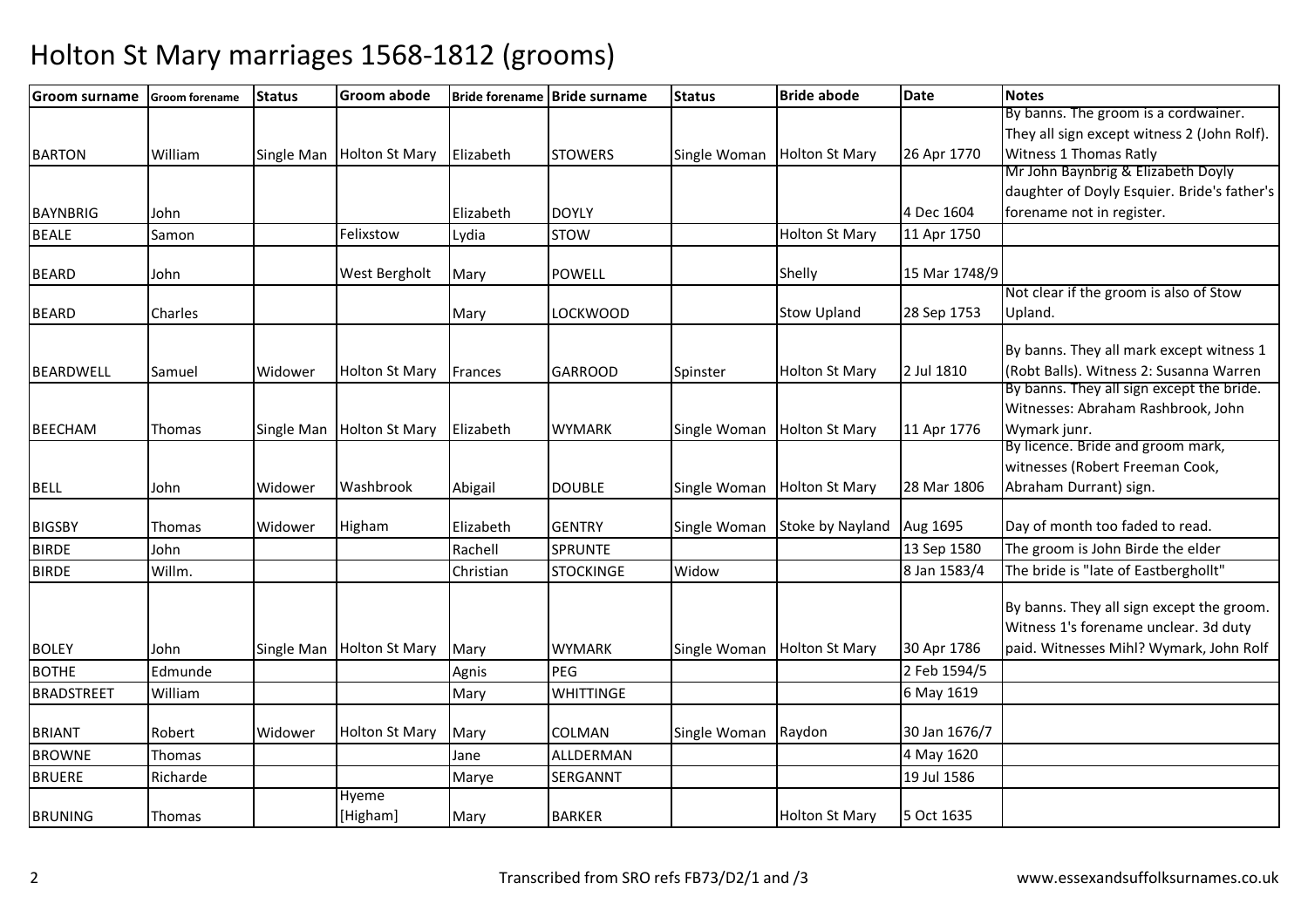| <b>Groom surname</b> | Groom forename | <b>Status</b> | <b>Groom abode</b>      |                | Bride forename Bride surname | <b>Status</b> | <b>Bride abode</b>    | <b>Date</b>   | <b>Notes</b>                                 |
|----------------------|----------------|---------------|-------------------------|----------------|------------------------------|---------------|-----------------------|---------------|----------------------------------------------|
| <b>BRUNNING</b>      | Thomas         | Single Man    | Raydon                  | Sarah          | <b>GLANFEILD</b>             |               | <b>Holton St Mary</b> | 26 Feb 1673/4 |                                              |
| <b>BUMSTEAD</b>      | Joseph         |               | Stutton                 | Judith         | <b>HOBBS</b>                 |               | <b>Holton St Mary</b> | 29 Nov 1747   |                                              |
|                      |                |               |                         |                |                              |               |                       |               | Bride's surname goes over the edge of the    |
|                      |                |               |                         |                |                              |               |                       |               | page. Unclear if her surname is just         |
|                      |                |               |                         |                |                              |               |                       |               | 'Pond" or if it should be a longer name,     |
| <b>BURRAGE</b>       | James          | Widower       | <b>East Bergholt</b>    | Mary           | POND <sup>*</sup>            | Single Woman  | <b>Holton St Mary</b> | 19 Oct 1686   | eg Ponder.                                   |
| <b>BURTON</b>        | Robt.          |               |                         | <b>Bridget</b> | <b>BIRDE</b>                 |               |                       | 23 Aug 1573   |                                              |
|                      |                |               |                         |                |                              |               |                       |               |                                              |
|                      |                |               |                         |                |                              |               |                       |               | By banns. The groom is James Bush jun.       |
|                      |                |               |                         |                |                              |               |                       |               | Groom and witness 2 (John Bush) sign,        |
| <b>BUSH</b>          | James          | Single Man    | <b>Holton St Mary</b>   | Sarah          | <b>DAY</b>                   | Spinster      | Washbrook             | 11 Oct 1784   | others mark. Witness 1: James Bush.          |
|                      |                |               |                         |                |                              |               |                       |               |                                              |
| CANHAM               | John           | Single Man    | Holton St Mary          | Ellen          | <b>WEST</b>                  | Single Woman  | <b>Holton St Mary</b> | 24 Nov 1698   | After banns. The groom is a husbandman.      |
| CANNON               | John           |               | <b>Holton St Mary</b>   | Sarah          | <b>SUGGET</b>                |               | <b>Holton St Mary</b> | 18 Mar 1735/6 |                                              |
|                      |                |               | Woodbridge,             |                |                              |               |                       |               |                                              |
| CARLOE               | Jonathan       | Single Man    | Suffolk                 | Ann            | <b>SPRING</b>                | Single Woman  | Nayland               | 27 Nov 1699   |                                              |
|                      |                |               |                         |                |                              |               |                       |               | By banns. Bride and groom mark,              |
|                      |                |               |                         |                |                              |               |                       |               | witnesses (Nathl. Beard, John Roofe) sign.   |
| <b>CHISNALL</b>      | Thomas         |               | Roydon                  | Elizabeth      | <b>JAGGARD</b>               |               | <b>Holton St Mary</b> | 22 Oct 1754   | Marital statuses not in register.            |
| <b>CHISNULL</b>      | Richard        | Single Man    | Roydon                  | Mary           | <b>GRIMSEY</b>               | Single Woman  | <b>Holton St Mary</b> | 29 Oct 1726   |                                              |
|                      |                |               |                         |                |                              |               |                       |               |                                              |
|                      |                |               |                         |                |                              |               |                       |               | By banns. They all mark except witness 2     |
| <b>CLARKE</b>        | Isaac          | Single Man    | <b>Holton St Mary</b>   | <b>Bridget</b> | <b>NORMAN</b>                | Single Woman  | <b>Holton St Mary</b> | 16 Oct 1771   | (John Rolf). Witness 1: Samuel Pickiss       |
|                      |                |               |                         |                |                              |               |                       |               | By banns. They all sign except the bride.    |
|                      |                |               |                         |                |                              |               |                       |               | Witnesses: James Bush, Thomas                |
| <b>CLEFT</b>         | Philbrick      | Single Man    | Dedham, Essex           | Sarah          | <b>BUSH</b>                  | Spinster      | <b>Holton St Mary</b> | 20 Sep 1763   | Rashbrook.                                   |
|                      |                |               |                         |                |                              |               |                       |               | Bride's surname looks like "Carto" with "t"  |
|                      |                |               |                         |                |                              |               |                       |               | as the penultimate letter, but it seems      |
|                      |                |               |                         |                |                              |               |                       |               | unlikely, and is most probably "Carlo", a    |
|                      |                |               |                         |                |                              |               |                       |               | surname which appears in nearby              |
| COB                  | Charles        | Single Man    | <b>Holton St Mary</b>   | Mar.           | CAR[TL]O                     | Single Woman  | <b>Holton St Mary</b> | 19 Jul 1694   | parishes eg Barking.                         |
| <b>COBBALD</b>       | John           | Single Man    | <b>Stoke</b>            | Anne           | <b>RIDER</b>                 | Single Woman  | <b>Stoke</b>          | 8 Sep 1730    |                                              |
|                      |                |               |                         |                |                              |               |                       |               | Married at Hadleigh. First letter of bride's |
|                      |                |               | Messen                  |                |                              |               |                       |               | surname faded - looks most like a T, but     |
| <b>COCKERILL</b>     | Richard        |               | [Messing], Essex Martha |                | TRUIT?                       |               | Stratford             | 19 Jun 1656   | could be an F.                               |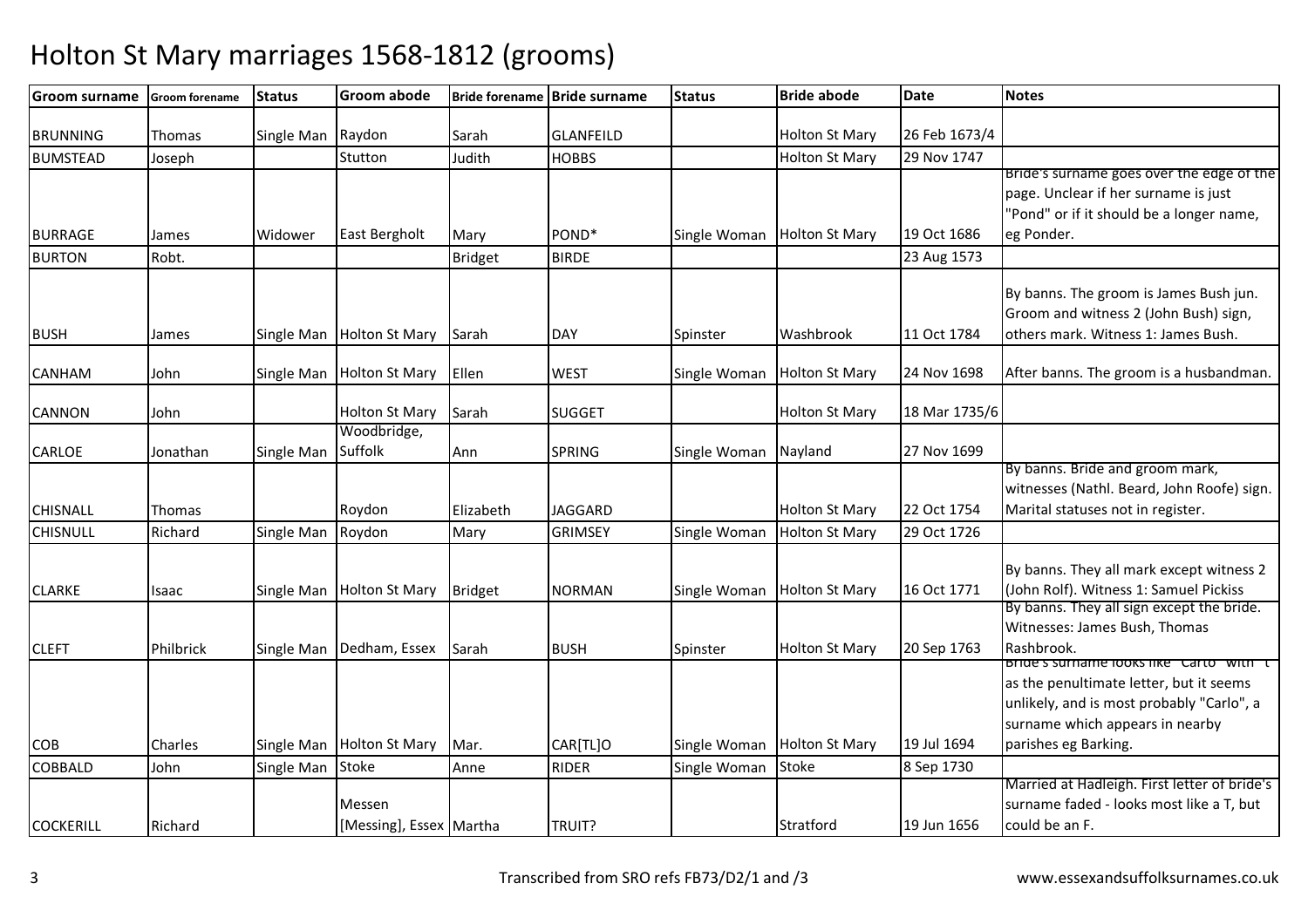| <b>Groom surname</b> | <b>Groom forename</b> | <b>Status</b>   | Groom abode                 |                    | Bride forename Bride surname | <b>Status</b> | <b>Bride abode</b>          | <b>Date</b>   | <b>Notes</b>                                                                                                   |
|----------------------|-----------------------|-----------------|-----------------------------|--------------------|------------------------------|---------------|-----------------------------|---------------|----------------------------------------------------------------------------------------------------------------|
|                      |                       |                 |                             |                    |                              |               |                             |               | The groom is Mr John Constable. Entry                                                                          |
| <b>CONSTABLE</b>     | John                  |                 |                             | Rose               | GREENE?                      |               |                             | 7 Dec 1633    | faded, difficult to read.                                                                                      |
|                      |                       |                 |                             |                    |                              |               |                             |               | By licence. They all sign. Witnesses: John                                                                     |
| <b>COOK</b>          | Henry                 | <b>Bachelor</b> | <b>Holton St Mary</b>       | <b>Mary Marven</b> | <b>SYER</b>                  | Spinster      | <b>Stratford St Mary</b>    | 25 Oct 1809   | Marven Syer, Hannah Cook                                                                                       |
| <b>COOKE</b>         | John                  | Widower         | Stratford                   | Ann                | <b>WARREN</b>                | Widow         | Stoke by Nayland            | 10 Jul 1690   |                                                                                                                |
| <b>COOKE</b>         | Arthur                | Widower         | <b>Great Wenham</b>         | Mary               | <b>SKYNNER</b>               | Single Woman  | <b>Great Wenham</b>         | 17 Dec 1725   | By licence. Mr Arthur Cooke and Mrs<br>Mary Skynner                                                            |
| <b>COOPER</b>        | John                  |                 | Stratford                   | Sarah              | <b>BROWN</b>                 |               | Stratford                   | 17 Jul 1684   |                                                                                                                |
|                      |                       |                 |                             |                    |                              |               |                             |               | By banns. They all sign. 3d duty paid.                                                                         |
| <b>CORDER</b>        | James                 | Single Man      | Dedham, Essex               | Elizabeth          | <b>PICKESS</b>               | Single Woman  | <b>Holton St Mary</b>       | 2 Nov 1790    | Witnesses: Heny. Pickess, Lucy Arnold                                                                          |
| <b>DAYE</b>          | Thomas                |                 |                             | Elizabeth          | <b>WHITLOCKE</b>             |               |                             | 23 Nov 1581   |                                                                                                                |
| <b>DEANE</b>         | Thomas                | Widower         |                             | Grace              | <b>WARREN</b>                | Widow         |                             | 18 Apr 1630   |                                                                                                                |
| <b>DERIVALL</b>      | Thomas                |                 |                             | Susan              | <b>HALS</b>                  |               |                             | 31 Jan 1604/5 |                                                                                                                |
| <b>DEYNES</b>        | John                  | Single Man      | <b>Holton St Mary</b>       | Sarah              | <b>DEYNES</b>                | Single Woman  | <b>Holton St Mary</b>       | 1 Jun 1730    |                                                                                                                |
| <b>DOUBLE</b>        | George                | Single Man      | <b>Holton St Mary</b>       | Mary               | <b>WHITE</b>                 | Single Woman  | <b>Holton St Mary</b>       | 31 Jan 1770   | By banns. The groom is a husbandman.<br>They all sign except the groom. Witnesses<br>James Seamons, John Rolf. |
| <b>DOUBLE</b>        | John                  | Single Man      | <b>Holton St Mary</b>       | Anne               | <b>ALLEN</b>                 | Single Woman  | <b>Holton St Mary</b>       | 11 Nov 1772   | By banns. They all mark except witness 2<br>(Robert Paskall). Witness 1: George<br>Double                      |
| <b>DOUBLE</b>        | Joseph                | Bachelor        | <b>Holton St Mary</b>       | Mary               | <b>WRIGHT</b>                | Spinster      | <b>Holton St Mary</b>       | 31 Jan 1780   | By banns. They all sign except witness 1<br>(John Double). Witness 2: John Rolf                                |
| <b>DURRANT</b>       | Thomas                | Single Man      | <b>Holton St Mary</b>       | Elizabeth          | POWELL                       | Single Woman  | <b>Holton St Mary</b>       | 27 Jul 1731   |                                                                                                                |
| <b>DURRANT</b>       | Stephen               | Single Man      | <b>Holton St Mary</b>       | Rachel             | <b>GRIGGS</b>                | Single Woman  | <b>Holton St Mary</b>       | 2 Mar 1773    | By banns. They all sign. Witnesses: Mary<br>Langham, Hannah Durrant                                            |
| <b>DURRANT</b>       | Abraham               | Single Man      | <b>Holton St Mary</b>       | Ellen              | <b>WYMARK</b>                | Single Woman  | <b>Holton St Mary</b>       | 4 Dec 1777    | By banns. They all sign. Witnesses: Mary<br>Marington, John Stephens                                           |
| <b>DURRIFALL</b>     | Edmunde               |                 |                             | Anne               | CARDE                        | Widow         |                             | 18 Sep 1571   |                                                                                                                |
| <b>DYER</b>          | Daniel                |                 | Stoke [Stoke by<br>Nayland] | Elizabeth          | SPARLING                     |               | Stoke [Stoke by<br>Nayland] | 20 Jun 1752   |                                                                                                                |
| <b>EPPLEFORD</b>     | James                 |                 | <b>Holton St Mary</b>       | Eliz.              | <b>CORDER</b>                |               | <b>Holton St Mary</b>       | 18 Feb 1750/1 |                                                                                                                |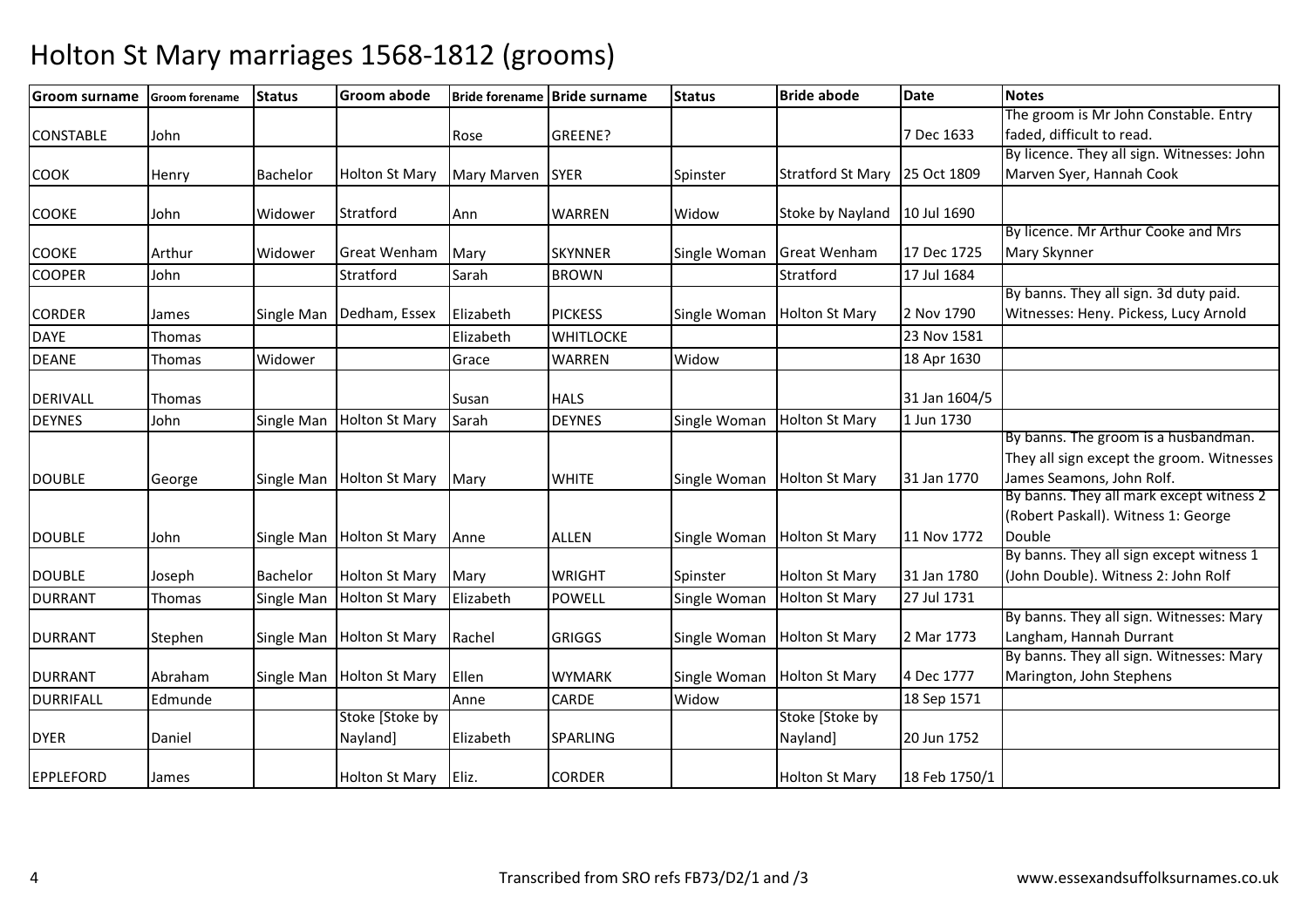| <b>Groom surname</b> | <b>Groom forename</b> | <b>Status</b>        | <b>Groom abode</b>        |           | Bride forename Bride surname | <b>Status</b> | <b>Bride abode</b>     | <b>Date</b>   | <b>Notes</b>                              |
|----------------------|-----------------------|----------------------|---------------------------|-----------|------------------------------|---------------|------------------------|---------------|-------------------------------------------|
|                      |                       |                      |                           |           |                              |               |                        |               | By banns. They all mark except witness 2  |
|                      |                       |                      |                           |           |                              |               |                        |               | (Samuel Pickess). Witness 1: Stephen      |
| <b>FAIRS</b>         | Samuel                | Widower              | <b>Holton St Mary</b>     | Martha    | WELHAM                       | Single Woman  | <b>Holton St Mary</b>  | 5 Sep 1802    | Welham                                    |
| <b>FEILD</b>         | William               |                      |                           | Anna      | <b>HASTED</b>                |               |                        | 10 Apr 1624   |                                           |
| <b>FELTON</b>        | Lancelot              | Widower              | East Bergholt             | Rose      | <b>STEPHENS</b>              | Widow         | East Bergholt          | 19 Apr 1681   |                                           |
| <b>FINSHE</b>        | William               |                      |                           | Elizabeth | <b>BENNIT</b>                |               |                        | 24 Feb 1622/3 |                                           |
| <b>FREEMAN</b>       | Stephen               |                      | East Bergholt             | Dorothy   | <b>ABBOT</b>                 |               | <b>Holton St Mary</b>  | 31 Jan 1745/6 |                                           |
|                      |                       |                      |                           |           |                              |               |                        |               | Bride's surname could be Risum or Rifum.  |
| <b>FROST</b>         | Robert                |                      |                           | Anne      | RI[FS]UM                     |               |                        | 30 Sep 1631   | Year unclear - 1631 or 1632.              |
| <b>GARDINER</b>      | Daniel                |                      | <b>Holton St Mary</b>     | Elizabeth | <b>SANFORD</b>               |               | <b>Holton St Mary</b>  | 9 Feb 1734/5  |                                           |
| <b>GARNER</b>        | John                  | Single Man           | <b>Holton St Mary</b>     | Mary      | <b>DURRANT</b>               | Single Woman  | <b>Holton St Mary</b>  | 17 Apr 1694   |                                           |
|                      |                       |                      |                           |           |                              |               | St Clemence,           |               |                                           |
| <b>GIBSON</b>        | Edmund                | Widower              | Dedham, Essex             | Elizabeth | <b>CHURCH</b>                |               | Ipswich                | 25 Mar 1680   |                                           |
|                      | Richard               |                      | Stowmarket,<br>Suffolk    |           | <b>POWEL</b>                 |               | Stowmarket,<br>Suffolk | 5 Nov 1673    |                                           |
| <b>GODFREY</b>       |                       | Widower              |                           | Elizabeth |                              | Single Woman  |                        | 20 Nov 1690   |                                           |
| <b>GOFFE</b>         | William               | Single Man           | Roydon                    | Mary      | <b>BLANDING</b>              | Single Woman  | Roydon                 |               | By licence. Mr John Gooding, widower of   |
|                      |                       |                      | Marssford,                |           |                              |               |                        |               | Marssford, Suffolk & Mis. Catharine Dove, |
| <b>GOODING</b>       | John                  | Widower              | Suffolk                   | Catharine | <b>DOVE</b>                  | Single Woman  | Hadleigh               | 27 Jul 1699   | single woman of Hadleigh.                 |
|                      |                       |                      |                           |           |                              |               |                        |               | John Goodman als Porter & Margaret        |
| <b>GOODMAN</b>       | John                  |                      |                           | Margaret  | <b>PAYNE</b>                 |               |                        | 29 Oct 1576   | Payne als Barker                          |
| <b>GOODRICH</b>      | William               | Widower              | Ipswich                   | Mary      | <b>KEEMER</b>                | Single Woman  | Ipswich                | 24 Apr 1728   | By licence.                               |
| <b>GRANNGER</b>      | John                  |                      |                           | Susan     | CATCHPOLE                    |               |                        | 25 Feb 1587/8 |                                           |
| <b>GREEN</b>         | Thomas                | Single Man           | East Bergholt             | Martha    | <b>ROBERTS</b>               | Single Woman  | East Bergholt          | 30 Jan 1687/8 |                                           |
|                      |                       |                      |                           |           |                              |               |                        |               | By banns. They all mark except witness 2  |
| <b>GUNN</b>          | John                  |                      | Single Man Holton St Mary | Ann       | <b>PRIKE</b>                 | Single Woman  | <b>Holton St Mary</b>  | 3 May 1774    | (John Rolf). Witness 1: Henry White       |
| HAM                  | Jonathan              |                      | Dedham, Essex             | Elizabeth | <b>GROOM</b>                 |               | <b>Holton St Mary</b>  | 28 Oct 1713   |                                           |
| <b>HAMMENT</b>       | John                  |                      | Stratford                 | Sarah     | INEFER                       |               | Stratford              | 29 Jul 1663   |                                           |
| <b>HAMMOND</b>       | Robert                | Single Man Stratford |                           | Rebecca   | <b>FRANCIS</b>               | Widow         | Stratford              | 30 Jan 1678/9 |                                           |
| <b>HANCE</b>         | Henry                 |                      | Peldon, Essex             | Mary      | EDDY                         |               | Peldon, Essex          | 24 Sep 1752   |                                           |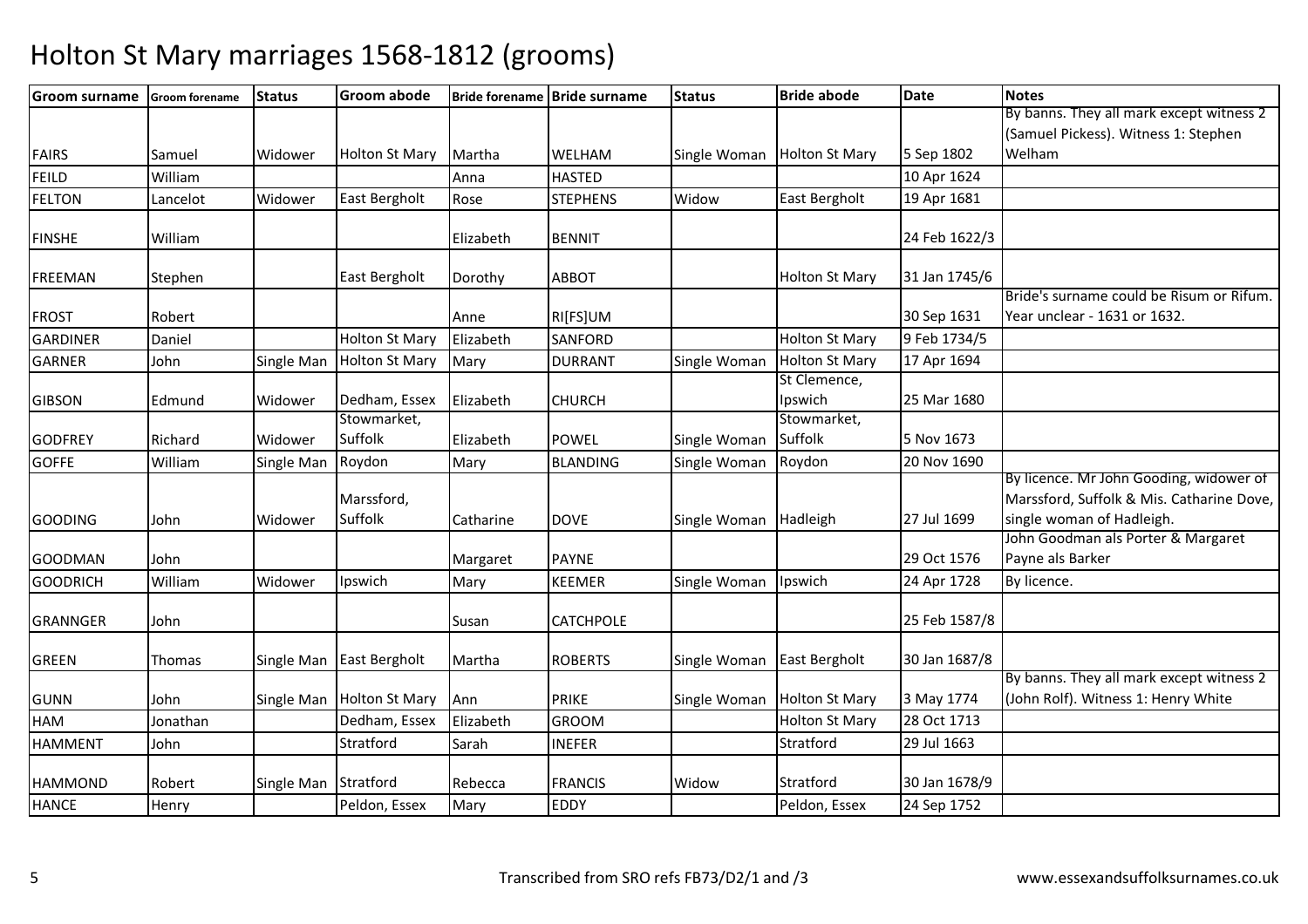| <b>Groom surname</b> | <b>Groom forename</b> | <b>Status</b>   | <b>Groom abode</b>        |           | Bride forename Bride surname | <b>Status</b> | <b>Bride abode</b>    | <b>Date</b> | <b>Notes</b>                                  |
|----------------------|-----------------------|-----------------|---------------------------|-----------|------------------------------|---------------|-----------------------|-------------|-----------------------------------------------|
|                      |                       |                 |                           |           |                              |               |                       |             | Both singlepersons & in the precincts of      |
|                      |                       |                 |                           |           |                              |               |                       |             | Houghton [Holton St Mary] had there           |
|                      |                       |                 |                           |           |                              |               |                       |             | purpose of marriage published on the 3        |
|                      |                       |                 | Houghton                  |           |                              |               | Houghton [Holton      |             | last lords days in November & were            |
| <b>HAR</b>           | James                 | Single Man      | [Holton St Mary] Martha   |           | <b>BRIDGES</b>               | Single Woman  | St Mary]              |             | 1656 married at Hadleigh.                     |
| <b>HASEL</b>         | George                | Widower         | Hadleigh                  | Mary      | <b>SMITH</b>                 | Single Woman  | East Bergholt         | 15 Oct 1678 |                                               |
| <b>HEDGE</b>         | Tho.                  | Single Man      | Stoke                     | Sarah     | <b>WARD</b>                  | Single Woman  | <b>Holton St Mary</b> | 12 Sep 1699 | By banns.                                     |
|                      |                       |                 |                           |           |                              |               |                       |             | By banns. Groom and witness 2 (Samuel         |
|                      |                       |                 |                           |           |                              |               |                       |             | Pickess) sign, others mark. Witness 1:        |
| <b>HILL</b>          | Edward                | Widower         | <b>Holton St Mary</b>     | Hannah    | <b>COOK</b>                  | Widow         | <b>Holton St Mary</b> | 8 Jun 1802  | Samuel Smith                                  |
| <b>HILL</b>          | Daniel                |                 | Holton St Mary            | Sarah     | SONGER                       |               | <b>Holton St Mary</b> | 27 Sep 1745 |                                               |
| <b>HILLS</b>         | Thomas                |                 |                           | Sarah     | LIGHTWINGE                   |               |                       | 9 Jun 1619  |                                               |
| <b>HOLLOWELL</b>     | John                  | Single Man      | Holton St Mary            | Elizabeth | <b>POWLE</b>                 | Single Woman  | <b>Holton St Mary</b> | 17 May 1677 |                                               |
| <b>HOLMES</b>        | Josephe               |                 |                           | Faieth    | SIKERLINGE                   |               |                       | 2 Jun 1594  |                                               |
| <b>HOW</b>           | Allen                 | Single Man      | Roydon                    | Mary      | <b>HAYWARD</b>               | Single Woman  | Hadleigh              | 29 May 1685 |                                               |
|                      |                       |                 |                           |           |                              |               |                       |             | By banns. The groom is a servant. Groom       |
|                      |                       |                 |                           |           |                              |               |                       |             | and witness 2 (Anthy. Dorkin) sign, others    |
|                      |                       |                 |                           |           |                              |               |                       |             | mark. Witness 1: Thomas Ratcliff. Groom       |
|                      |                       |                 |                           |           |                              |               |                       |             | signs "Hoy", but vicar spells his surname     |
| HOY                  | Robert                |                 | Single Man Lawford, Essex | Mary      | <b>DURRANT</b>               | Spinster      | <b>Holton St Mary</b> | 14 Feb 1763 | 'Hoye".                                       |
| <b>HUBBORD</b>       | John                  | Single Man      | Holton                    | Elizabeth | <b>GRIMES</b>                | Single Woman  |                       | 30 May 1666 | Married at Holton.                            |
| <b>HUNNABEL</b>      | John                  |                 | East Bergholt             | Mary      | RANSOM                       |               | <b>Holton St Mary</b> | 6 Oct 1747  |                                               |
|                      |                       |                 |                           |           |                              |               |                       |             |                                               |
|                      |                       |                 |                           |           |                              |               |                       |             | By banns. They all mark except witness 2      |
| <b>HURREL</b>        | Henry                 |                 | Single Man Holton St Mary | Susanna   | WARREN                       | Single Woman  | <b>Holton St Mary</b> | 3 Jun 1811  | (Robt Balls). Witness 1: William Smith        |
| HUTT?                | Willm.                |                 |                           | Mary      | <b>BROWNING?</b>             |               |                       |             | 22 Jan 1633/4 Entry faded, difficult to read. |
|                      |                       |                 |                           |           |                              |               |                       |             |                                               |
|                      |                       |                 |                           |           |                              |               |                       |             | By licence. The groom is a husbandman.        |
|                      |                       |                 |                           |           |                              |               |                       |             | Bride and groom mark, witness (John Rolf)     |
| <b>HYNARD</b>        | Robert                |                 | Single Man Holland, Essex | Elizabeth | <b>PRIKE</b>                 | Single Woman  | <b>Holton St Mary</b> | 23 Jul 1771 | signs. No second witness.                     |
| <b>INGRAY</b>        | Tho.                  | Single Man      | Halsted, Essex            | Bridget   | <b>UMFREVILE</b>             | Single Woman  | Higham                | 4 Nov 1683  | The groom is Tho. Ingray, gent.               |
| <b>JOLLY</b>         | Raynold               | Single Man      | Stratford                 | Mary      | <b>WARD</b>                  | Single Woman  | Stoak                 | 28 Jul 1684 |                                               |
| <b>JORDEN</b>        | Hennrie               |                 |                           | Elizabeth | <b>TYBOLL</b>                |               | Holltonne             | 14 Sep 1584 |                                               |
|                      |                       |                 | <b>Stratford St</b>       |           |                              |               |                       |             | By banns. They all sign. Witnesss: John       |
| <b>KEMP</b>          | James                 | Single Man Mary |                           | Sarah     | <b>MALYN</b>                 | Single Woman  | <b>Holton St Mary</b> | 27 Jan 1809 | Malyn, Mary Pickess                           |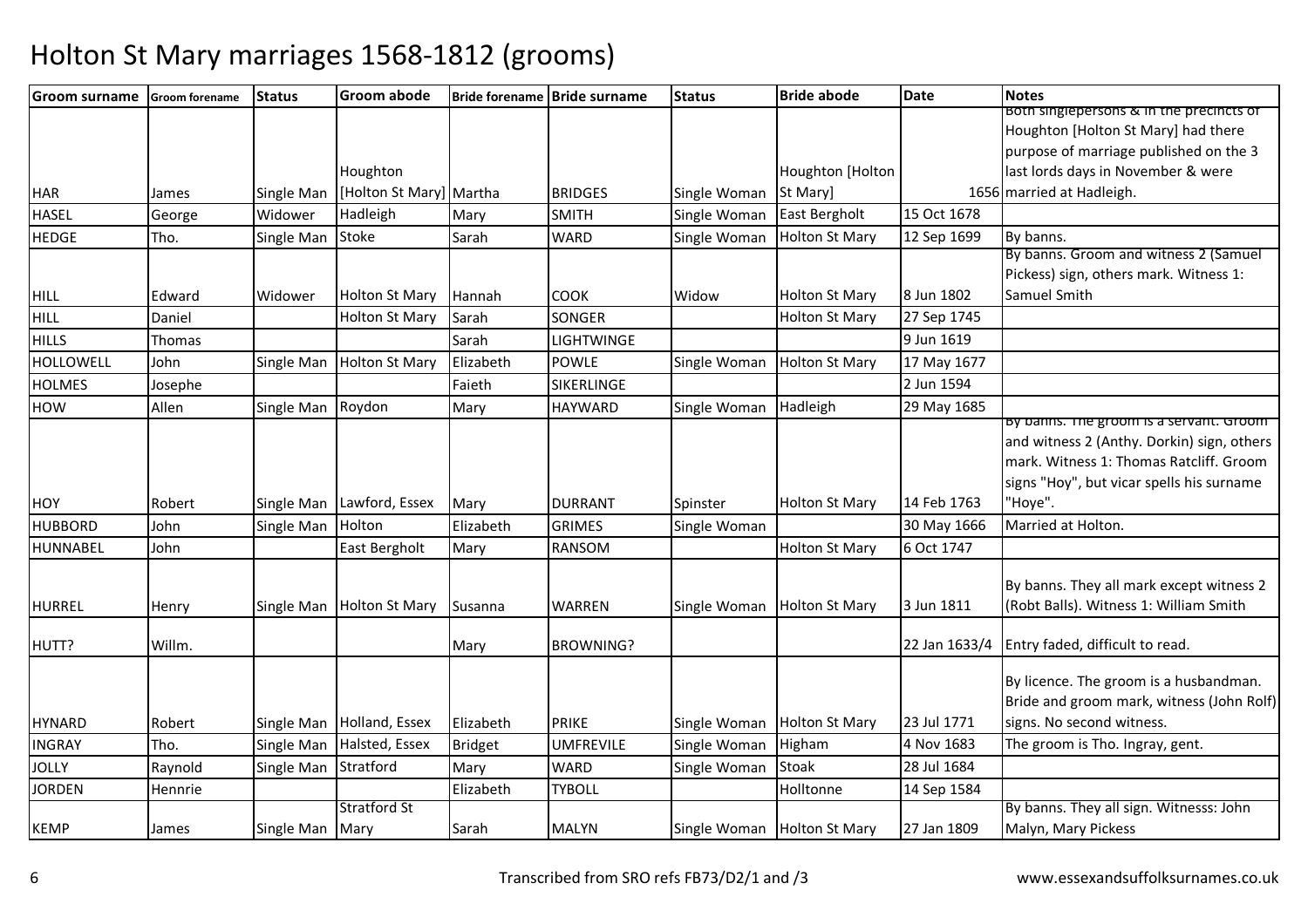| <b>Groom surname</b> | <b>Groom forename</b> | <b>Status</b>      | <b>Groom abode</b>       |           | Bride forename Bride surname | <b>Status</b> | <b>Bride abode</b>    | <b>Date</b>   | <b>Notes</b>                                |
|----------------------|-----------------------|--------------------|--------------------------|-----------|------------------------------|---------------|-----------------------|---------------|---------------------------------------------|
|                      |                       |                    |                          |           |                              |               |                       |               | By banns. They all sign except the groom.   |
| <b>KETTLE</b>        | James                 | Single Man Higham  |                          | Sarah     | <b>HAMMOND</b>               | Single Woman  | <b>Holton St Mary</b> | 3 Dec 1805    | Witnesses: Jacob and Ann Hammond            |
|                      |                       |                    |                          |           |                              |               |                       |               |                                             |
| <b>KING</b>          | Robert                | Single Man         | Higham                   | Martha    | <b>CUTBERT</b>               | Single Woman  | Higham                | 10 Feb 1690/1 |                                             |
|                      |                       |                    |                          |           |                              |               |                       |               | Married at Holton Day of month faded -      |
| <b>KNAPP</b>         | Thomas                | Widower            | Tuddenhum                | Margarett | <b>DOVE</b>                  | Single Woman  | <b>East Bergholt</b>  | Oct 1665      | possibly 10th.                              |
| <b>KNOPPE</b>        | John                  |                    |                          | Ann       | <b>DAYE</b>                  |               |                       | 10 Oct 1569   |                                             |
|                      |                       |                    |                          |           |                              |               |                       |               | By banns. They all sign. Witnesses: Charles |
| LAMB                 | William               | Widower            | <b>Great Wenham</b>      | Judith    | <b>BOLEY</b>                 | Single Woman  | <b>Holton St Mary</b> | 11 Dec 1798   | Cook, Sarah Lamb                            |
|                      |                       |                    |                          |           |                              |               |                       |               | By banns. Bride and groom mark,             |
|                      |                       |                    |                          |           |                              |               |                       |               | witnesses (James Cooper, Samuel Pickess)    |
| LAMBARD              | John                  | Single Man         | Chattisham               | Clarissa  | CANDLER                      | Single Woman  | <b>Holton St Mary</b> | 22 May 1804   | sign.                                       |
|                      |                       |                    |                          |           |                              |               |                       |               | By banns. They all mark. 3d duty paid.      |
| <b>LAMBERT</b>       | William               | Single Man         | <b>Holton St Mary</b>    | Hannah    | <b>HOY</b>                   | Single Woman  | <b>Holton St Mary</b> | 23 Sep 1793   | Witnesses: John and Mary Hum                |
|                      |                       |                    | Colchester,              |           |                              |               | Edwardston,           |               |                                             |
| LANGLY               | Abraham               | Single Man         | Essex                    | Elizabeth | <b>COOPER</b>                | Single Woman  | Suffolk               | 18 Aug 1702   |                                             |
| LAPEDGE              | Edward                |                    | Shelly                   | Hannah    | <b>BOYLES</b>                |               | Shelly                | 10 Feb 1752   |                                             |
| LAWRENCE             | Stephen               | Single Man         | Stratford                | Margaret  | <b>WILSON</b>                | Widow         | Stratford             | 23 Sep 1676   |                                             |
|                      |                       |                    |                          |           |                              |               |                       |               | By licence. They all sign. Witnesses: Robt  |
| LAWS                 | James                 | Bachelor           | <b>Holton St Mary</b>    | Mary      | <b>GRIMES</b>                | Spinster      | <b>Holton St Mary</b> | 28 Jun 1802   | Grimes, Mary Cook                           |
|                      |                       |                    |                          |           |                              |               |                       |               | Mr John Lay of Bently & Mrs Mary            |
| LAY                  | John                  |                    |                          | Mary      | <b>RASHBROOK</b>             |               |                       | 20 May 1750   | Rashbrook of Holton                         |
|                      |                       |                    |                          |           |                              |               |                       |               | By banns. Bride and groom mark,             |
|                      |                       |                    |                          |           |                              |               |                       |               | witnesses (Samuel Hersum, John Wymark)      |
| LAYSELL              | Isaac                 | Single Man Elmsett |                          | Mary      | HOY                          | Widow         | <b>Holton St Mary</b> | 8 Nov 1787    | sign. 3d duty paid.                         |
|                      |                       |                    |                          |           |                              |               |                       |               |                                             |
| <b>LEE</b>           | Samuell               |                    |                          | Wynefrede | <b>GOSLINGE</b>              |               |                       | 18 Jan 1596/7 |                                             |
| LEMAN                | Thomas                |                    | Bergholt                 | Mary      | SONGER                       |               | <b>Holton St Mary</b> |               | 26 Feb 1735/6 The groom is a blacksmith.    |
| LEWES                | Edward                |                    | East Bergholt            | Mary      | <b>SMITH</b>                 |               | <b>Holton St Mary</b> | 22 Oct 1635   |                                             |
|                      |                       |                    |                          |           |                              |               |                       |               |                                             |
|                      |                       |                    |                          |           |                              |               |                       |               | By licence. The groom is a servant. They    |
|                      |                       |                    |                          |           |                              |               |                       |               | all sign except the bride. Witnesses:       |
| LEWIS                | John                  |                    | Single Man East Bergholt | Mary      | <b>RASHBROOK</b>             | Single Woman  | <b>Holton St Mary</b> | 1 Nov 1761    | Thomas Rashbrook, John Rolf.                |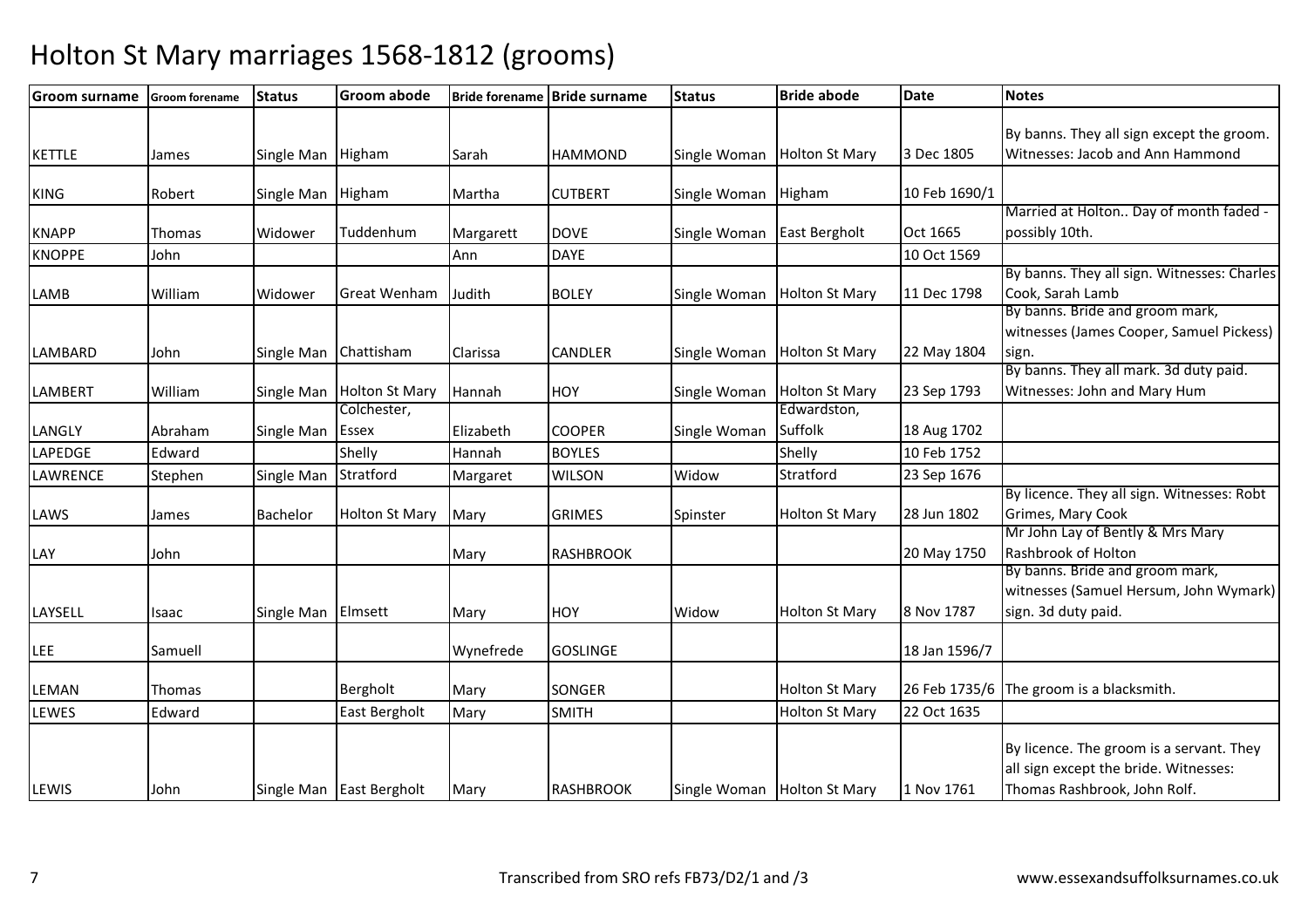| <b>Groom surname</b> | <b>Groom forename</b> | <b>Status</b> | <b>Groom abode</b>    |           | Bride forename Bride surname | <b>Status</b> | <b>Bride abode</b>    | <b>Date</b>   | <b>Notes</b>                                                                         |
|----------------------|-----------------------|---------------|-----------------------|-----------|------------------------------|---------------|-----------------------|---------------|--------------------------------------------------------------------------------------|
|                      |                       |               |                       |           |                              |               |                       |               | By banns. The groom is a servant. Bride                                              |
|                      |                       |               |                       |           |                              |               |                       |               | and groom mark, witnesses (Thos.                                                     |
| <b>LEWIS</b>         | John                  | Single Man    | Clacton, Essex        | Jane      | <b>MANNING</b>               | Spinster      | <b>Holton St Mary</b> | 7 Mar 1769    | Rashbrook, John Rolf) sign.                                                          |
|                      |                       |               |                       |           |                              |               |                       |               | By banns. The groom is a servant. They all<br>sign except the bride. Groom's marital |
|                      |                       |               |                       |           |                              |               |                       |               | status not in register. Witnesses: Saml                                              |
|                      |                       |               | Boxted, Essex         |           |                              |               |                       | 30 Nov 1760   | Langham, John Rooff                                                                  |
| <b>LOTT</b>          | James                 |               |                       | Elizabeth | <b>DURRANT</b>               | Spinster      | <b>Holton St Mary</b> |               | Thomas Lursskyn the ellder of Dedham,                                                |
|                      |                       |               |                       |           |                              |               |                       |               | surgeon & Marye Cole widow of Stratford.                                             |
| LURSSKYN             | Thomas                |               | Dedham                | Marye     | <b>COLE</b>                  | Widow         | Stratford             | 6 Nov 1581    | Married by Lycensse.                                                                 |
|                      |                       |               | St Matthew's,         |           |                              |               | St Margaret's,        |               |                                                                                      |
| <b>MACE</b>          | Thomas                |               | Ipswich               | Elizabeth | <b>RIVERS</b>                |               | Ipswich               | 12 Feb 1748/9 |                                                                                      |
|                      |                       |               |                       |           |                              |               |                       |               | By banns. They all mark except witness 2                                             |
|                      |                       |               |                       |           |                              |               |                       |               | (John Rolf). Witness 1: Ann Chisnall. 3d                                             |
| <b>MALEN</b>         | John                  | Widower       | <b>Holton St Mary</b> | Elizabeth | <b>JORDAN</b>                | Single Woman  | <b>Holton St Mary</b> | 5 Nov 1788    | duty paid.                                                                           |
| <b>MALL</b>          | Jeames                |               |                       | Margaret  | <b>WALLTER</b>               |               |                       | 31 Mar 1569   |                                                                                      |
|                      |                       |               |                       |           |                              |               |                       |               | By banns. They all sign except the bride.                                            |
| <b>MALYN</b>         | Thomas                | Single Man    | <b>Holton St Mary</b> | Mary      | <b>PICKESS</b>               | Single Woman  | <b>Holton St Mary</b> | 9 Oct 1809    | Witnesses: Robt Balls, Sarah Laight                                                  |
|                      |                       |               |                       |           |                              |               |                       |               | By licence. They all sign. Witnesses: John                                           |
| <b>MANN</b>          | Thomas                | Single Man    | <b>Holton St Mary</b> | Mary      | <b>WYMARK</b>                | Single Woman  | <b>Holton St Mary</b> | 7 Nov 1781    | Wymark, Ellen Durrant                                                                |
| <b>MASCALL</b>       | Henery                |               | East Bergholt         | Sarah     | <b>CLARK</b>                 |               | East Bergholt         | 1 May 1634    |                                                                                      |
| <b>MASH</b>          | George                |               | <b>Holton St Mary</b> | Mary      | <b>NICHOLS</b>               |               | <b>Holton St Mary</b> | 4 Sep 1748    |                                                                                      |
| <b>MASSEN</b>        | William               |               |                       | Marye     | <b>ROBINSON</b>              |               |                       | 10 Dec 1623   |                                                                                      |
| <b>MAYER</b>         | Edward                | Single Man    | <b>Holton St Mary</b> | Hannah    | LEWIS                        | Single Woman  | <b>Holton St Mary</b> | 1 Oct 1694    |                                                                                      |
| <b>MAYHEW</b>        | John                  | Widower       | Stratford             | Dina      | <b>BIRD</b>                  | Single Woman  | <b>Holton St Mary</b> | 31 Jul 1679   |                                                                                      |
| <b>MAYNARD</b>       | Nathaniel             | Single Man    | Stratford             | Sarah     | <b>ELLIS</b>                 | Single Woman  | Stratford             | 14 Jun 1681   |                                                                                      |
| <b>MAYNARD</b>       | Nathaniel             | Widower       | Dedham, Essex         | Sarah     | PEARL                        | Widow         | Stratford             | 22 Jul 1685   |                                                                                      |
| <b>MERITON</b>       | Willm.                |               | <b>Holton St Mary</b> | Sarah     | <b>WEDLOCK</b>               |               | <b>Holton St Mary</b> | 16 Oct 1739   |                                                                                      |
| <b>NEALE</b>         | John                  |               |                       | Alice     | <b>STANFIELD</b>             |               |                       | 20 Feb 1594/5 |                                                                                      |
|                      |                       |               |                       | Elizabeth | GLANNDFIELD                  |               |                       | 12 Oct 1584   |                                                                                      |
| <b>NEVERD</b>        | Thomas                |               |                       |           |                              |               |                       |               |                                                                                      |
| <b>NEWMAN</b>        | Willm.                |               |                       | Jone      | <b>DAYE</b>                  |               |                       | 8 Dec 1580    |                                                                                      |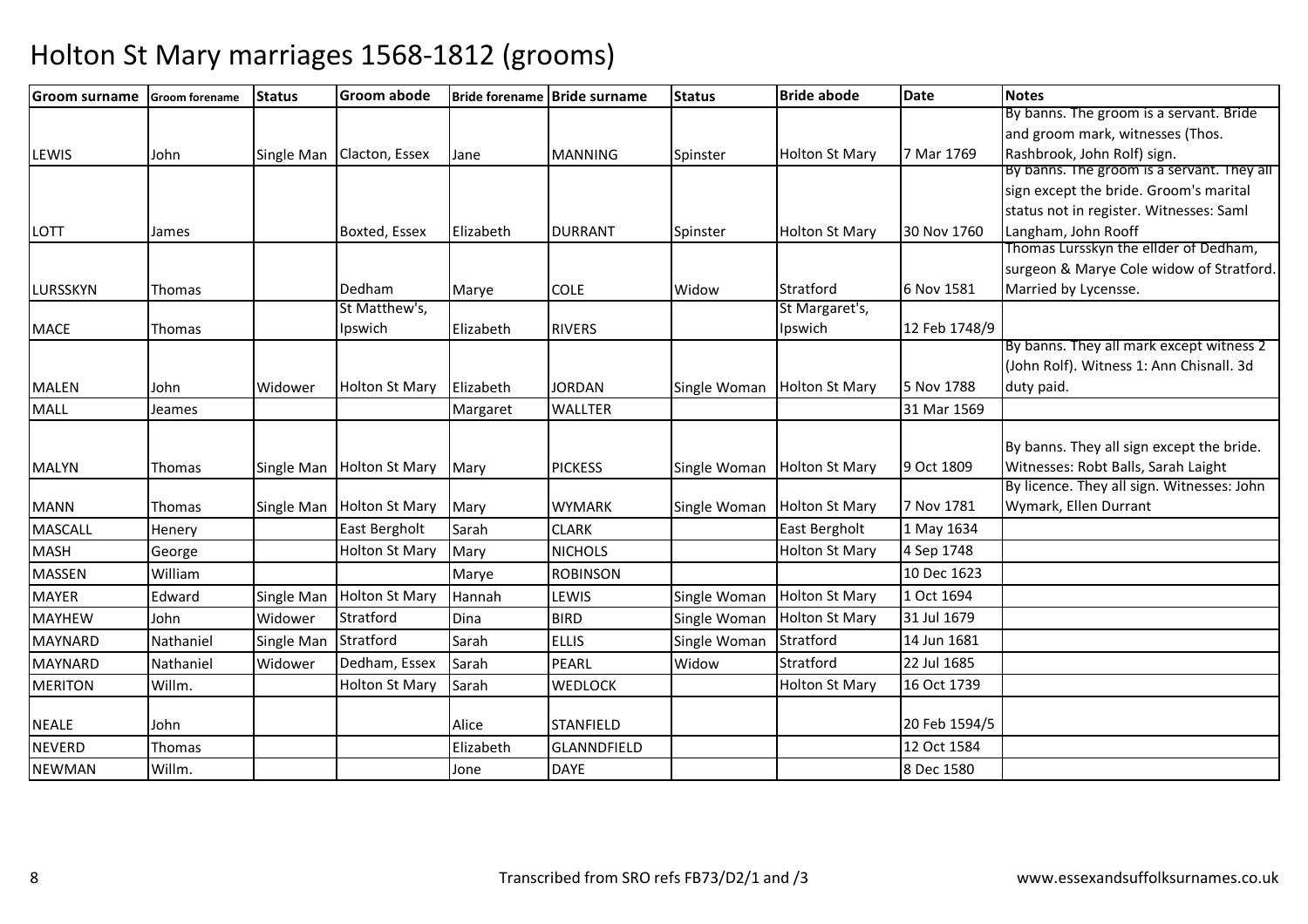| <b>Groom surname</b> | <b>Groom forename</b> | <b>Status</b>      | <b>Groom abode</b>        |                | Bride forename Bride surname | <b>Status</b> | <b>Bride abode</b>    | <b>Date</b>   | <b>Notes</b>                                 |
|----------------------|-----------------------|--------------------|---------------------------|----------------|------------------------------|---------------|-----------------------|---------------|----------------------------------------------|
|                      |                       |                    |                           |                |                              |               |                       |               | By banns. Witness 1's forename difficult     |
|                      |                       |                    |                           |                |                              |               |                       |               | to read. Bride and groom mark, witnesses     |
|                      |                       |                    | Dovercourt,               |                |                              |               |                       |               | (Elizabeth? Chisnall, Ann Chisnall) sign. 3d |
| <b>NEWMAN</b>        | Zechariah             | Single Man         | <b>Essex</b>              | Elizabeth      | <b>WHITE</b>                 | Single Woman  | <b>Holton St Mary</b> | 17 May 1793   | duty paid.                                   |
|                      |                       |                    |                           |                |                              |               |                       |               | By banns. They all mark except witness 1     |
|                      |                       |                    |                           |                |                              |               |                       |               | (John Rolf). 3d duty paid. Witness 2: Ann    |
| <b>ORSBORNE</b>      | William               | Single Man         | <b>Holton St Mary</b>     | Susannah       | <b>ROLFE</b>                 | Single Woman  | <b>Holton St Mary</b> | 26 Jan 1784   | Johnson                                      |
| ORSBUN               | John                  | Single Man         | Roydon                    | Elizabeth      | <b>HOLLON</b>                | Single Woman  | Roydon                | 26 Dec 1693   |                                              |
| <b>PARKER</b>        | Thomas                |                    |                           | Marye          | <b>DAWES</b>                 |               |                       | 26 May 1618   |                                              |
| <b>PARKER</b>        | Giles                 | Widower            | Cobdock                   | Elizabeth      | <b>CLARK</b>                 | Widow         | Cobdock               | 24 Dec 1701   |                                              |
| <b>PARKS</b>         |                       |                    | Stoke                     | Margaret       | <b>FENNING</b>               |               | Stoke                 | 11 Jun 1741   | Groom's forename not in register.            |
| <b>PARSONS</b>       | Thomas                | Single Man         | Woolverston               | Anne           | <b>ROOME</b>                 | Single Woman  | Woolverston           | 18 Jun 1727   | By licence.                                  |
| PARTRIDGE            | Thomas                |                    | Holton                    | Margett        | <b>GARRAD</b>                |               | Reydon                | 2 Jun 1668    |                                              |
|                      |                       |                    |                           |                |                              |               |                       |               |                                              |
| PARTRIDGE            | Thomas                | Single Man         | <b>Holton St Mary</b>     | Hannah         | <b>PRATT</b>                 | Single Woman  | <b>Holton St Mary</b> | 31 Jan 1722/3 |                                              |
|                      |                       |                    |                           |                |                              |               |                       |               |                                              |
| <b>PAYNE</b>         | Robt.                 |                    |                           | <b>Bridget</b> | <b>GOSSNOLDE</b>             |               |                       | 2 Jan 1575/6  | The groom's surname is Payne als Barker      |
| <b>PAYNE</b>         | John                  |                    |                           | Alice          | <b>DAYE</b>                  |               |                       | 18 Aug 1577   |                                              |
| <b>PAYNE</b>         | John                  |                    |                           | Ann            | <b>POWELL</b>                |               |                       | 10 Mar 1644/5 |                                              |
|                      |                       |                    |                           |                |                              |               |                       |               | By banns. 3d duty paid. Groom and            |
|                      |                       |                    |                           |                |                              |               |                       |               | witness 2 (John Rolf) sign, others mark.     |
| <b>PICKESS</b>       | John                  |                    | Single Man Holton St Mary | Sarah          | <b>CARPENTER</b>             | Single Woman  | <b>Holton St Mary</b> | 10 Dec 1783   | Witness 1: Ann White                         |
|                      |                       |                    |                           |                |                              |               |                       |               | By banns. Groom and witness 2 (John          |
|                      |                       |                    |                           |                |                              |               |                       |               | Rolf) sign, others mark. 3d duty paid.       |
| <b>PICKESS</b>       | Samuel                | Single Man         | <b>Holton St Mary</b>     | Mary           | <b>CHURCH</b>                | Single Woman  | <b>Holton St Mary</b> | 6 Apr 1784    | Witness 1: Elizabeth Pickess                 |
|                      |                       |                    |                           |                |                              |               |                       |               | By banns. Bride and groom mark,              |
|                      |                       |                    |                           |                |                              |               |                       |               | witnesses (Nathl. Beard, John Roofe) sign.   |
| <b>PICKISS</b>       | Samuel                |                    | <b>Holton St Mary</b>     | Susan          | <b>OSBORNE</b>               |               | <b>Holton St Mary</b> | 13 Apr 1755   | Marital statuses not in register.            |
|                      |                       |                    |                           |                |                              |               |                       |               | By banns. They all mark. Witnesses: Nath.    |
| <b>PICKISS</b>       | Samuel                | Single Man         | <b>Holton St Mary</b>     | Elizabeth      | <b>CLARKE</b>                | Spinster      | <b>Holton St Mary</b> | 13 Oct 1763   | Pickiss, George Mash.                        |
| <b>PLOMPTON</b>      | Edwarde               |                    |                           | Jone           | <b>FYMIER</b>                |               |                       | 8 Jul 1568    |                                              |
|                      |                       |                    |                           |                |                              |               |                       |               | Banns only, not a marriage. Banns            |
| PODD                 | Partridge             | Single Man Bentley |                           | Mary           | <b>HOY</b>                   | Single Woman  | <b>Holton St Mary</b> |               | 1786 published 12, 19, 26 Feb 1786.          |
| <b>POPE</b>          | John                  | Single Man         | <b>Holton St Mary</b>     | Mary           | <b>COOPER</b>                | Single Woman  | <b>Holton St Mary</b> | 24 Oct 1731   |                                              |
| <b>POPE</b>          | John                  |                    | <b>Holton St Mary</b>     | Elizabeth      | <b>JERMINY</b>               |               | <b>Holton St Mary</b> | 18 Jul 1739   |                                              |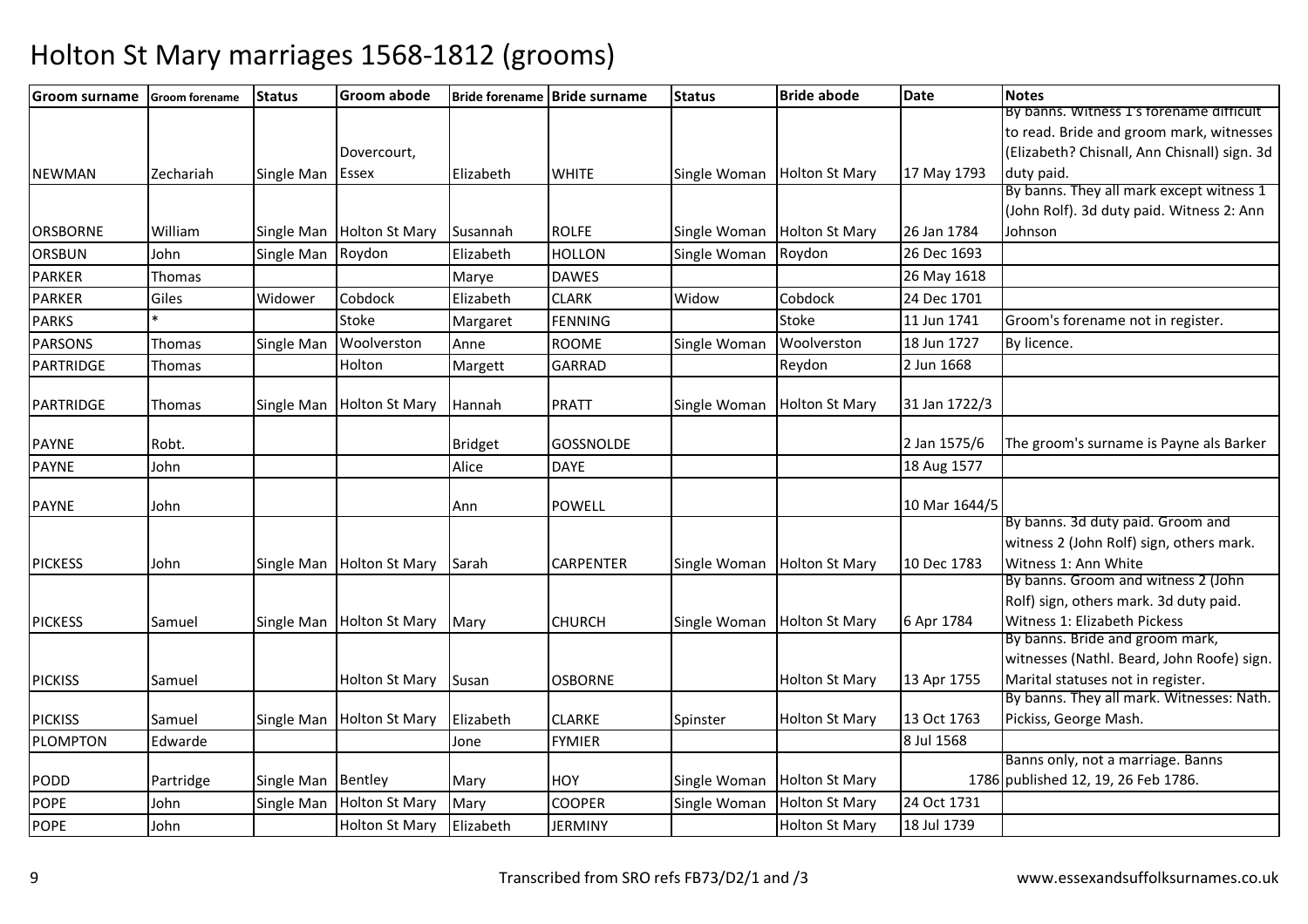| Groom surname     | <b>Groom forename</b> | <b>Status</b> | <b>Groom abode</b>    |           | Bride forename Bride surname | <b>Status</b> | <b>Bride abode</b>    | <b>Date</b>   | <b>Notes</b>                                                                       |
|-------------------|-----------------------|---------------|-----------------------|-----------|------------------------------|---------------|-----------------------|---------------|------------------------------------------------------------------------------------|
|                   |                       |               |                       |           |                              |               |                       |               | John Goodman als Porter & Margaret                                                 |
| <b>PORTER</b>     | John                  |               |                       | Margaret  | <b>BARKER</b>                |               |                       | 29 Oct 1576   | Payne als Barker                                                                   |
| <b>POSFORD</b>    | Edward                | Single Man    | <b>Holton St Mary</b> | Judith    | <b>FELTON</b>                | Single Woman  | East Bergholt         | 7 Jun 1683    |                                                                                    |
|                   |                       |               |                       |           |                              |               | St Peter's,           |               |                                                                                    |
| <b>POSFORD</b>    | John                  |               | Mile End              | Anne      | <b>EVATT</b>                 |               | Colchester            | 24 Sep 1745   |                                                                                    |
| <b>POTTER</b>     | Raphe                 |               |                       | Agnis     | <b>JOHNSSON</b>              |               |                       | 24 Nov 1575   |                                                                                    |
| <b>POTTER</b>     | John                  | Single Man    | Stratford             | Sarah     | <b>BROWNING</b>              | Single Woman  | <b>Holton St Mary</b> | 27 May 1703   |                                                                                    |
|                   |                       |               |                       |           |                              |               |                       |               | By banns. Groom and witness 1 (Joseph)                                             |
|                   |                       |               |                       |           |                              |               |                       |               | Potter) sign, others mark. Witness 2:                                              |
| <b>POTTER</b>     | William               | Single Man    | <b>Holton St Mary</b> | Sarah     | <b>CUNDY</b>                 | Single Woman  | <b>Holton St Mary</b> | 2 Aug 1792    | Hannah Hoy. 3d duty paid.                                                          |
| <b>POULE</b>      | Clemence              |               |                       | Agnes     | <b>MUNNINGE</b>              |               |                       | 27 Jul 1620   |                                                                                    |
| <b>POULE</b>      | John                  |               |                       | Anne      | ALLEN                        |               |                       | 25 Feb 1622/3 |                                                                                    |
| <b>RAND</b>       | Joseph                |               |                       | Elizabeth | <b>OSBORNE</b>               |               |                       | 6 May 1652    |                                                                                    |
|                   |                       |               |                       |           |                              |               |                       | 5 Feb 1578/9  |                                                                                    |
| RANDE             | Edmunde               |               |                       | Agnis     | ANFIELLDE                    |               |                       |               | The groom is Edmunde Rande junior<br>By licence. The groom is Thomas               |
|                   |                       |               |                       |           |                              |               |                       |               | Rashbrook senr, a farmer. They all sign                                            |
|                   |                       |               |                       |           |                              |               |                       |               | except the bride. Witnesses: John Skinner,                                         |
| RASHBROOK         | Thomas                | Widower       | Holton St Mary        | Mary      | <b>MANNING</b>               | Widow         | East Bergholt         | 20 Jul 1759   | Edward Smith.                                                                      |
|                   |                       |               |                       |           |                              |               |                       |               |                                                                                    |
|                   |                       |               |                       |           |                              |               |                       |               | By banns. They all mark except witness 1                                           |
| <b>RASHBROOK</b>  | Abraham               | Single Man    | <b>Holton St Mary</b> | Susanna   | <b>TOWNS</b>                 | Single Woman  | <b>Holton St Mary</b> | 2 Nov 1800    | (Willm. Grimes). Witness 2: Thomas Beard                                           |
|                   |                       |               |                       |           |                              |               |                       |               | By licence. The groom is Thomas                                                    |
|                   |                       |               |                       |           |                              |               |                       |               | Rashbrook junr. Witnesses: Edward Smith,<br>Mary Rashbrook. They all sign. Groom's |
|                   |                       |               | <b>Holton St Mary</b> | Martha    | <b>BUSH</b>                  |               | <b>Holton St Mary</b> | 10 Jul 1759   | marital status not in register.                                                    |
| <b>RASHBROOK</b>  | Thomas                |               |                       |           |                              | Spinster      |                       |               |                                                                                    |
| RASHBROOKE        | Thomas                | Single Man    | <b>Holton St Mary</b> | Elizabeth | <b>PICKISS</b>               | Single Woman  | <b>Holton St Mary</b> | 19 Jan 1732/3 |                                                                                    |
| <b>RATCLIFF</b>   | Edward                |               | West Bergholt         | Mary      | <b>DOWNING</b>               |               | Boxford               | 26 Dec 1749   |                                                                                    |
| <b>RAYNER</b>     | Charles               |               | Harwich               | Elizabeth | <b>PHILLIPS</b>              |               | Harwich               | 6 Jul 1735    |                                                                                    |
|                   |                       |               |                       |           |                              |               |                       |               |                                                                                    |
|                   |                       |               |                       |           |                              |               |                       |               | The groom is Edward Reighnolde yonger                                              |
| <b>REIGHNOLDE</b> | Edward                |               |                       | Rose      | <b>ROSSE</b>                 |               |                       | 16 Sep 1573   | gentleman, the bride is Mrs Rose Rosse                                             |
| <b>REUSE</b>      | Robert                | Single Man    | <b>Holton St Mary</b> | Eliz.     | <b>JAMES</b>                 | Single Woman  | Stratford             | 5 Jun 1694    |                                                                                    |
| <b>RICHERSON</b>  | Franc.                |               | East Bergholt         | Elizabeth | PARTRIDGE                    |               |                       | Apr 1665      | Day of month not given.                                                            |
| <b>ROBINSON</b>   | John                  | Single Man    | Whersted              | Anne      | LEWIS                        | Single Woman  | Stratford             | 26 Apr 1684   |                                                                                    |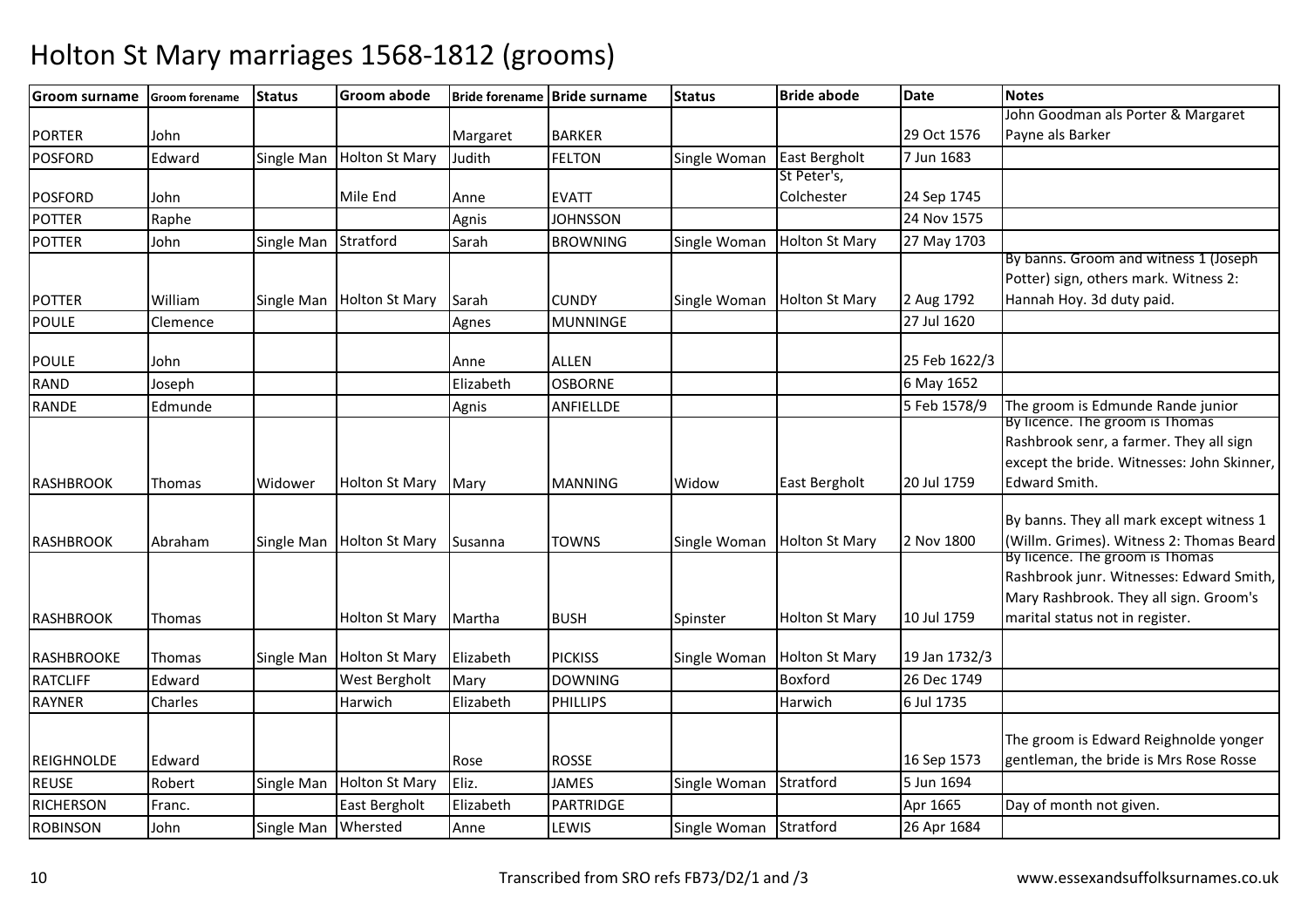| <b>Groom surname</b> | <b>Groom forename</b> | <b>Status</b> | <b>Groom abode</b>         |           | Bride forename Bride surname | <b>Status</b> | <b>Bride abode</b>    | <b>Date</b> | <b>Notes</b>                                       |
|----------------------|-----------------------|---------------|----------------------------|-----------|------------------------------|---------------|-----------------------|-------------|----------------------------------------------------|
|                      |                       |               |                            |           |                              |               |                       |             | By licence. The groom is a draper. They all        |
|                      |                       |               |                            |           |                              |               |                       |             | sign. Groom's marital status not in                |
|                      |                       |               |                            |           |                              |               |                       |             | register. Witnesses: George Woodroffe,             |
| <b>ROBINSON</b>      | Edward                |               | <b>Holton St Mary</b>      | Susannah  | <b>WAITE</b>                 | Spinster      | Kingston, Surrey      | 14 Apr 1754 | David Woodward.                                    |
|                      |                       |               |                            |           |                              |               |                       |             | Bride and groom mark, witnesses (John              |
| <b>ROLF</b>          | John                  | Single Man    | <b>Holton St Mary</b>      | Elizabeth | <b>SMITH</b>                 | Single Woman  | <b>Holton St Mary</b> | 7 Jul 1784  | Rolf elder, Nabbhalel? Rofe) sign.                 |
| <b>RUDLAND</b>       | Robert                | Single Man    | Cleydon                    | Judeth    | <b>SEWELL</b>                | Single Woman  | Woolverston           | 30 Jul 1721 | By licence.                                        |
| <b>RUMMINS</b>       | John                  |               | <b>Stoke</b>               | Mary      | SERJEANT                     |               | <b>Stoke</b>          | 28 Jul 1741 |                                                    |
| <b>SANDYS</b>        | Thomas                | Single Man    | Dedham, Essex              | Mary      | LEWES                        | Single Woman  | <b>East Bergholt</b>  | 19 Apr 1683 |                                                    |
| SAWYER               | Thomas                | Widower       | East Bergholt              | Catherine | <b>PARTRIDGE</b>             | Single Woman  | <b>Holton St Mary</b> | 1 Jul 1728  |                                                    |
|                      |                       |               |                            |           |                              |               |                       |             | By licence. The groom is a husbandman.             |
|                      |                       |               |                            |           |                              |               |                       |             | They all sign except the groom.                    |
|                      |                       |               | West Mersea,               |           |                              |               |                       |             | Witnesses: Anthony Jacob Dunkin, John              |
| SAWYER               | Edmond                | Single Man    | Essex                      | Hannah    | <b>HERSOM</b>                | Single Woman  | <b>Holton St Mary</b> | 10 Nov 1769 | Rolf.                                              |
|                      |                       |               | Chympton                   |           |                              |               |                       |             |                                                    |
|                      |                       |               | [Chelmondiston             |           |                              |               |                       |             |                                                    |
| <b>SCARFE</b>        | John                  |               |                            | Mary      | <b>BRUNNING</b>              |               |                       | 16 Nov 1654 |                                                    |
|                      |                       |               |                            |           |                              |               |                       |             | By licence. They all sign except the bride.        |
|                      |                       |               |                            |           |                              |               |                       |             | 3d duty paid. Witnesses: John Wymark,              |
| <b>SCOTT</b>         | Samuel                | Single Man    | <b>Holton St Mary</b>      | Lydia     | <b>HOWE</b>                  | Single Woman  | <b>Holton St Mary</b> | 15 Nov 1785 | John Rolf<br>By banns. Bride and witness 2 (Willm. |
|                      |                       |               |                            |           |                              |               |                       |             | Grimes) sign, others mark. Witness 1:              |
| <b>SCOTT</b>         | William               | Widower       | <b>Holton St Mary</b>      | Sarah     | <b>HOY</b>                   |               | <b>Holton St Mary</b> | 14 Dec 1800 | Judith Hoy                                         |
|                      |                       |               |                            |           |                              | Single Woman  |                       |             | By banns. The groom is a servant. Marital          |
|                      |                       |               |                            |           |                              |               |                       |             | statuses not in register. They all mark            |
|                      |                       |               |                            |           |                              |               |                       |             | except witness 2 (John Roof). Witness 1:           |
| <b>SCOTT</b>         | Edward                |               | <b>Holton St Mary</b>      | Mary      | <b>POPE</b>                  |               | <b>Holton St Mary</b> | 26 Jun 1757 | John Scot.                                         |
| <b>SCOTTELL</b>      | Thomas                |               |                            | Elizabeth | <b>POULE</b>                 |               |                       | 8 Nov 1630  | Year unclear - 1630 or 1631.                       |
| <b>SHAWE</b>         | Thomas                |               | East Bergholt              | Alce      | <b>DEAVES</b>                |               | East Bergholt         | 25 Jun 1635 |                                                    |
|                      |                       |               |                            |           |                              |               |                       |             | chtry very naru to reau as it s partiany           |
|                      |                       |               |                            |           |                              |               |                       |             | smudged, and someone has overwritten               |
|                      |                       |               |                            |           |                              |               |                       |             | some of the words to alter the spelling.           |
|                      |                       |               |                            |           |                              |               |                       |             | This had made the bride's surname                  |
|                      |                       |               |                            |           |                              |               | Marga parish,         |             | indecipherable. "Marga parish" is                  |
| SHERMAN              | Samuel                |               | Single Man   Dedham, Essex | Elizabeth | $B[R_][E_][KH]D$             | Single Woman  | Ipswich               | 17 Jun 1703 | presumably St Margaret's.                          |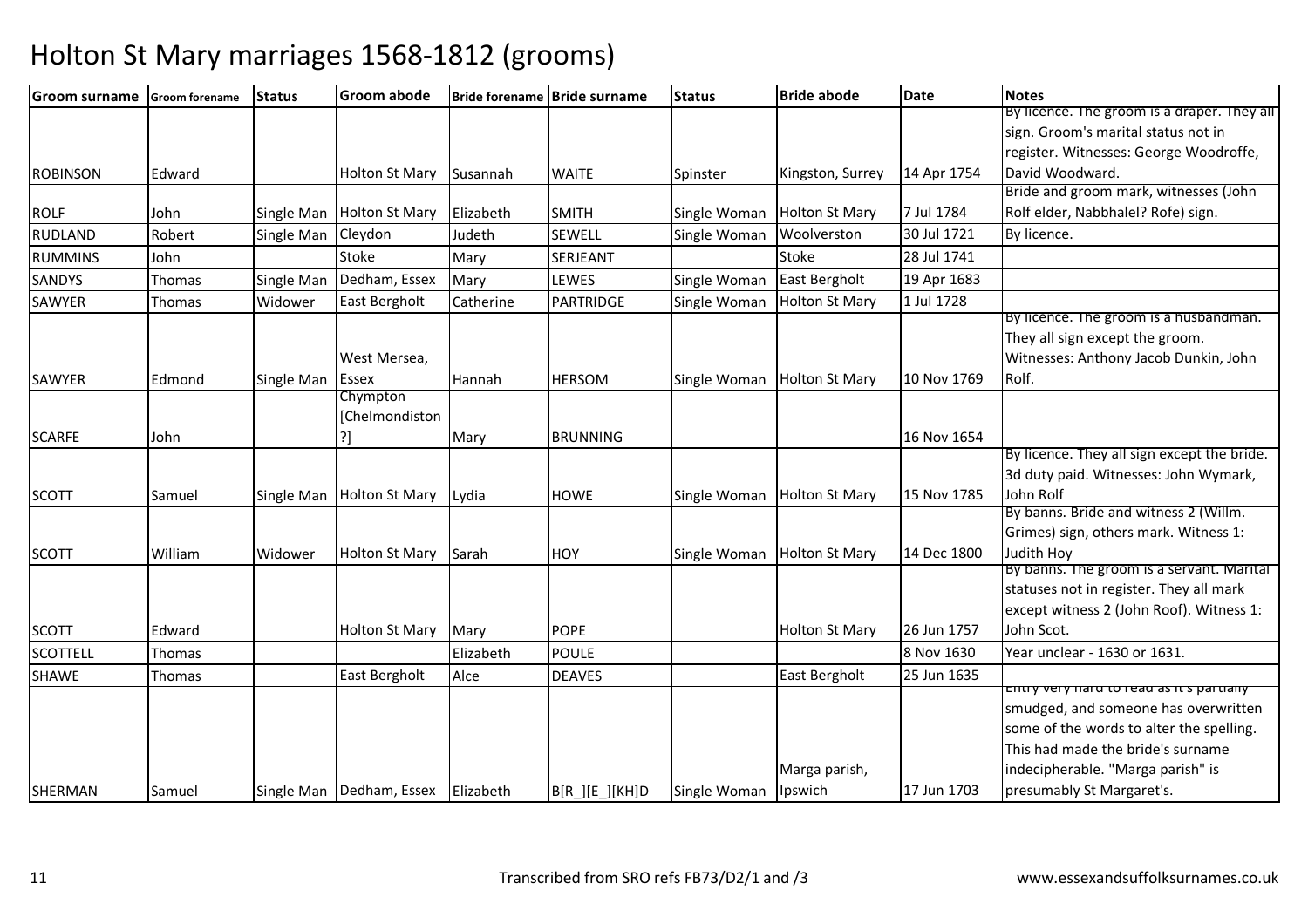| <b>Groom surname</b> | Groom forename | <b>Status</b> | <b>Groom abode</b>                          |           | Bride forename Bride surname | <b>Status</b> | <b>Bride abode</b>    | <b>Date</b>   | <b>Notes</b>                                                                                                                             |
|----------------------|----------------|---------------|---------------------------------------------|-----------|------------------------------|---------------|-----------------------|---------------|------------------------------------------------------------------------------------------------------------------------------------------|
| <b>SIMPSON</b>       | Nathaniel      |               |                                             | Ann       | CONDELL                      |               |                       | 12 Feb 1646/7 |                                                                                                                                          |
| <b>SIMSON</b>        | Daniel         | Single Man    | Copdock                                     | Susan     | <b>PRUDENCE</b>              | Widow         | Copdock               | 17 Feb 1698/9 | The groom is a husbandman.                                                                                                               |
|                      |                |               |                                             |           |                              |               |                       | 19 Mar        | By licence. The groom is Mr Samuel                                                                                                       |
| <b>SKINNER</b>       | Samuel         | Single Man    | <b>East Bergholt</b>                        | Mary      | <b>RASHBROOKE</b>            | Widow         | <b>Holton St Mary</b> | 1729/30       | Skinner                                                                                                                                  |
| <b>SMITH</b>         | Henery         |               | <b>Holton St Mary</b>                       | Susanna   | <b>RANDE</b>                 |               | <b>Holton St Mary</b> | 19 Jun 1634   |                                                                                                                                          |
| <b>SMITH</b>         | Thomas         | Widower       | Higham                                      | Mary      | <b>HUDSON</b>                | Single Woman  | <b>Holton St Mary</b> | 13 Oct 1685   |                                                                                                                                          |
| <b>SMITH</b>         | Thomas         |               | Mistley                                     | Hannah    | <b>GREEN</b>                 |               | Manningtree           | 11 Aug 1750   |                                                                                                                                          |
| <b>SMITH</b>         | John           |               | St Mary le Bow,<br>in the City of<br>London | Mary      | <b>WRIGHT</b>                | Spinster      | <b>Holton St Mary</b> | 28 Apr 1754   | By banns. They all sign. The groom is a<br>mercer. Groom's marital status not in<br>register. Witnesses: John Talbot, William<br>Hartly. |
|                      |                |               |                                             |           |                              |               |                       |               | Thomas Smythe als Baker & Elizabeth                                                                                                      |
| <b>SMYTHE</b>        | Thomas         |               |                                             | Elizabeth | <b>PAYNE</b>                 |               |                       | 15 Jul 1576   | Payne als Barker                                                                                                                         |
| <b>SONGER</b>        | Jacob          | Widower       | Brantham                                    | Martha    | <b>WHITE</b>                 | Single Woman  | <b>Holton St Mary</b> | 10 Oct 1785   | By banns. Bride and groom mark,<br>witnesses (John Rolf, Henry White) sign.<br>3d duty paid.                                             |
| <b>STILES</b>        | James          | Bachelor      | East Bergholt                               | Amy       | <b>HAMMOND</b>               | Spinster      | <b>Holton St Mary</b> | 30 Dec 1777   | By licence. They all sign except the bride.<br>Witnesses: Jacob Hammond, John Rolf                                                       |
| <b>STOWERS</b>       | George         |               | Holton St Mary                              | Sarah     | <b>HUBBARD</b>               |               | <b>Holton St Mary</b> | 12 Apr 1744   |                                                                                                                                          |
| <b>STOWERS</b>       | George         | Widower       | <b>Holton St Mary</b>                       | Sarah     | <b>REGINALD</b>              | Widow         | Hadleigh              | 22 Nov 1759   | By licence. The groom is a cordwainer.<br>Groom and witness 1 (John Stowers) sign,<br>others mark. Witness 2: Mary Rolf                  |
| <b>STOWERS</b>       | Nathaniel      | Widower       | <b>Holton St Mary</b>                       | Ann       | <b>GUNN</b>                  | Widow         | <b>Holton St Mary</b> | 21 Oct 1788   | By banns. They all mark except witness 1<br>(John Rolf). Witness 2: Ann White. 3d duty<br>paid.                                          |
| <b>SUTTON</b>        | John           | Single Man    | Brantham                                    | Anne      | <b>FISHER</b>                | Single Woman  | <b>Holton St Mary</b> | 25 Oct 1722   |                                                                                                                                          |
| <b>TILLET</b>        | John           |               | Stratford                                   | Hannah    | <b>GODFRY</b>                |               | Stratford             | 25 Oct 1688   |                                                                                                                                          |
| <b>TILLET</b>        | Leonard        | Single Man    | Ipswich                                     | Martha    | <b>TILLET</b>                | Single Woman  | East Bergholt         | 6 Sep 1681    |                                                                                                                                          |
| <b>TILLETT</b>       | John           | Single Man    | East Bergholt                               | Mary      | <b>CUTTING</b>               | Single Woman  | East Bergholt         | 24 Dec 1678   |                                                                                                                                          |
| <b>UNDERWOODE</b>    | Henrye         |               |                                             | Johan     |                              |               |                       | 20 Aug 1587   | Bride's surname not in register.                                                                                                         |
| WALL                 | Bartholomew    | Single Man    | Stratford                                   | Elizabeth | <b>MAXEY</b>                 | Single Woman  | <b>Holton St Mary</b> | 12 Oct 1693   |                                                                                                                                          |